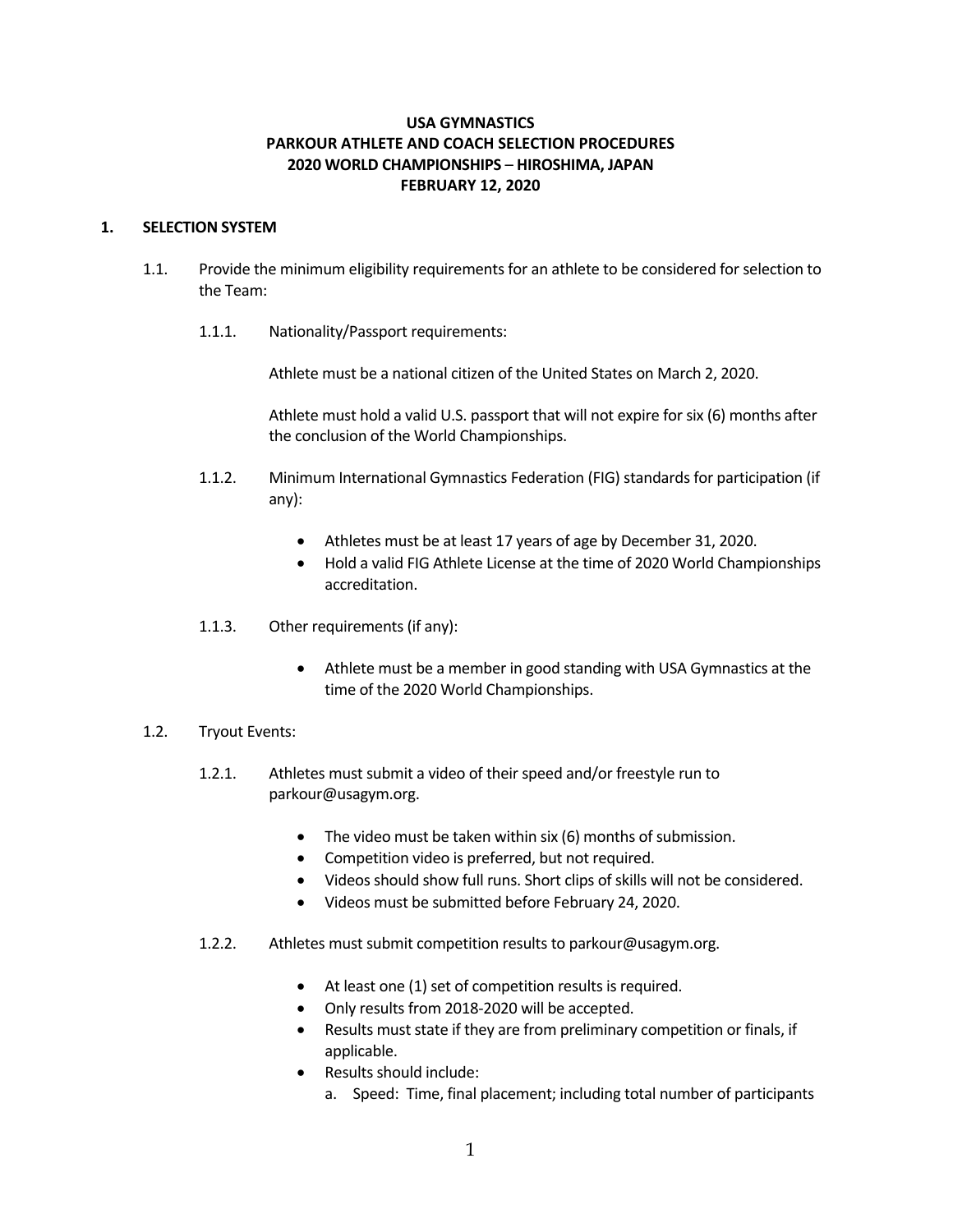- b. Freestyle: Score, final placement; including total number of participants
- Results must state date, location and name of competition. Video of competition is preferred but not required.
- Results must be verifiable.
- Results must be submitted before February 24, 2020.
- 1.3. Provide a comprehensive, step-by-step description of the method that explains how athletes will go through the selection process (include maximum Team size).
	- 1.3.1. Athletes will be named to the World Championship team by the Selection Committee based on discretionary selection criteria (see section 2).
	- 1.3.2. The World Championship team is comprised of a maximum of two (2) females and two (2) males.
	- 1.3.3. Maximum of one (1) alternate per gender.
	- 1.3.4. Selection Committee is not obligated to fill all available spots on the World Championships team.
- 1.4. Petition Procedures
	- 1.4.1. No Petitions will be accepted.

## **2. DISCRETIONARY SELECTION**

- 2.1. List the discretionary criteria and explain how they will be used (if any):
	- 2.1.1. The following three (3) criteria will be evaluated based on performance in submitted video. Criteria are equally weighted.
		- Difficulty and variation of Parkour moves highlighted by the use of obstacles during the run commensurate with World-level competitors.
		- Difficulty and variation of Acrobatic moves throughout the run to show flow and mastery commensurate with World-level competitors.
		- Connections between Parkour and acrobatic moves.
	- 2.1.2. The following three (3) criteria will be evaluated based on previous competition results. Criteria are equally weighted.
		- Experience: Number and type of competitions.
		- Performance and ranking from those events.
		- Quality of the competitive field
		- Consistency: ranking at multiple events.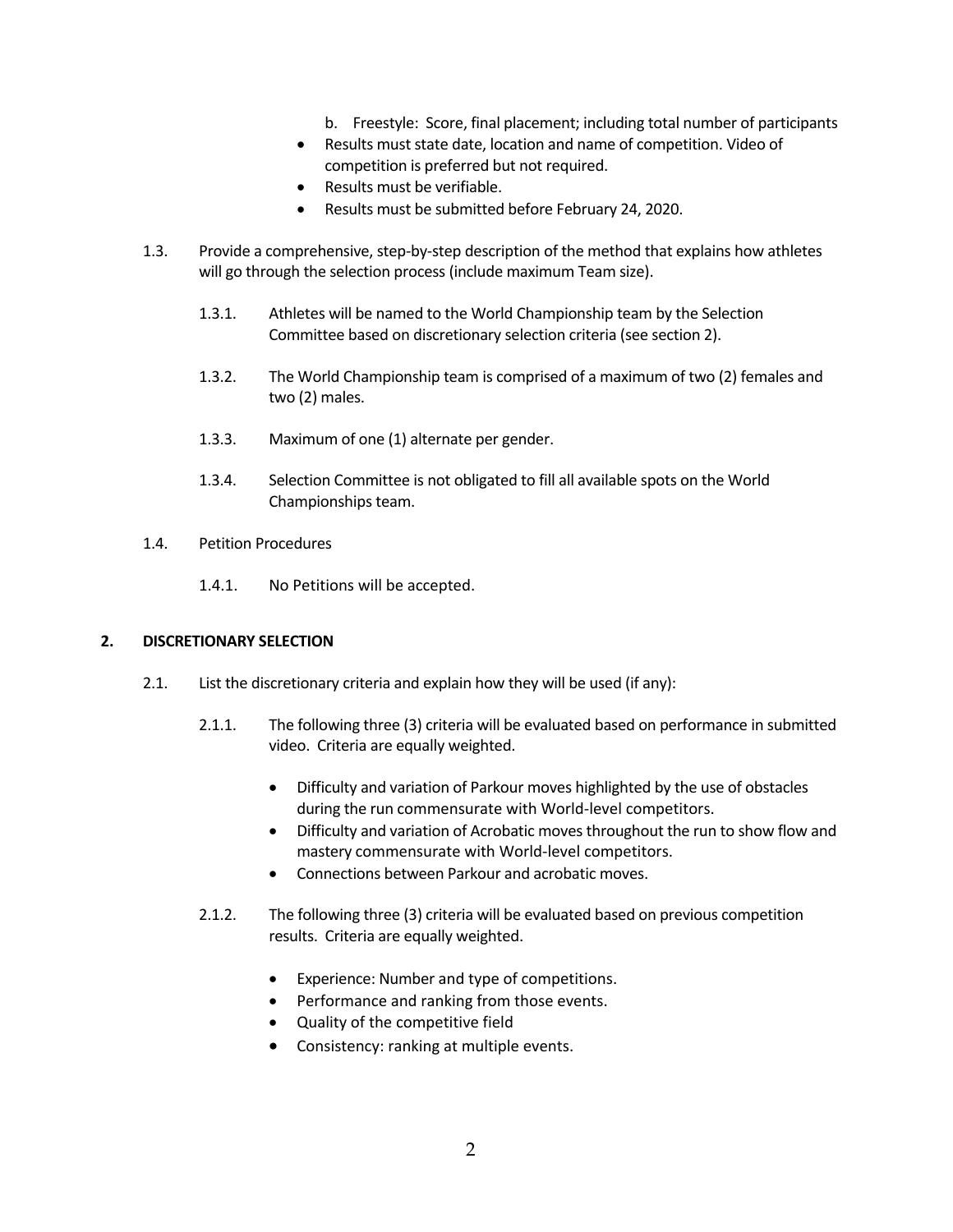2.2. Provide the name of the committee that will be responsible for making discretionary selections, along with a complete list of the members' titles currently serving on the committee:

Selection Committee:

- Parkour Expert
- Coach or Athlete Representative
- Athlete Representative
- USA Gymnastics Representative (voice, no vote)
- Note: An Independent Observer of Procedure appointed by a sub-committee of the USA Gymnastics Board of Directors will be present at the final selection meeting (No voice, no vote).
- 2.3. Specify the process that will be used to identify and handle any potential conflicts of interest involving a member of the committee.

USA Gymnastics Conflict of Interest Guide for Athlete Selection defines the process that is used to handle any potential conflicts of interest. https://usagym.org/PDFs/Pressbox/Selection Procedures/conflictinterest.pdf

In the event that any Selection Committee member has a conflict of interest or is unable to fulfill the obligations of the Selection Committee or continue for any reason, the Chief Programs Officer will name a replacement.

# **3. REMOVAL OF ATHLETES**

- 3.1. An athlete who is selected to the team by the Selection Committee may be removed for any of the following reasons, as determined by USA Gymnastics:
	- 3.1.1. Voluntary withdrawal. Athlete must submit a written letter to USA Gymnastics President/CEO.
	- 3.1.2. Injury or illness **which inhibits peak performance** as certified by a physician (or medical staff) approved by USA Gymnastics. If an athlete refuses verification of his/her illness or injury by a physician (or medical staff) approved by USA Gymnastics, his/her injury will be assumed to be disabling and he/she may be removed.
	- 3.1.3. Failure to participate in Mandatory Training and/or Competition as defined in Section 11 of these procedures.
	- 3.1.4. Violation of USA Gymnastics Safe Sport Policy or Code of Ethical Conduct which may be found online at: https://usagym.org/pages/education/safesport/conduct.html
- 3.2. Removal may only occur by action of the President of USA Gymnastics after consultation with the Chief Programs Officer and an Athlete Representative appointed by the USA Gymnastics Athlete's Council, and an interview with the athlete and his/her coach. An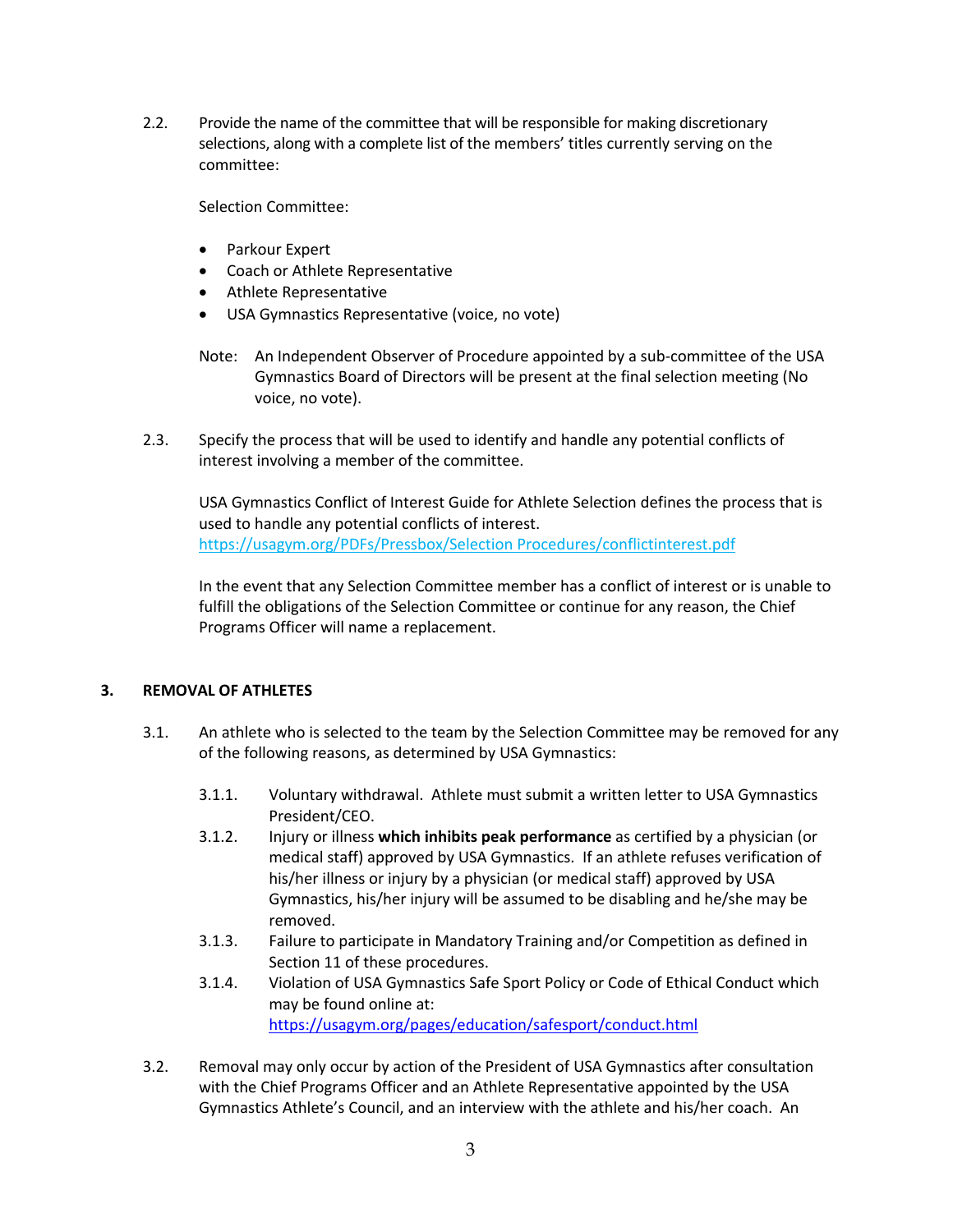athlete who is removed from the team pursuant to this provision has the right to a hearing per USA Gymnastics Bylaws (Article 10).

3.3. An athlete may be removed from the Team for an adjudicated violation of World Anti-Doping Agency (WADA), International Federation (IF), United States Anti-Doping Agency (USADA) and/or United States Olympic and Paralympic Committee (USOPC) anti-doping protocol, policies and procedures, as applicable. In such instances, the adjudication process will be managed by the United States Anti-Doping Agency.

# **4. REPLACEMENT OF ATHLETES**

4.1. Describe the process by which the replacement pool of athlete(s) will be identified:

Should a team member be removed or withdrawn, the alternate of the same gender will be named to the World Championship team.

# **5. COACH SELECTION**

- 5.1. The coaches for the 2020 World Championships Team must meet the following minimum criteria:
	- Be a current professional member of USA Gymnastics.
	- Must meet the Qualifications for Service outlined in Article 2.4 of USA Gymnastics Bylaws.
	- Be in good health and able to withstand the physical rigors of traveling with and working with the team
	- Be available for the entire duration of the competition, including any mandatory training specified in section 11.
	- Have thorough knowledge of FIG rules.
- 5.2. Coaches will be selected according to the number of credentials available to the team and limited to one (1) coach per gender, based on the following criteria:
	- Personal Coach of an athlete named to the 2020 World Championships team.
	- Previous International coaching experience.
	- Ability to work with the different athletes comprising the WC team.
- 5.3. Removal of Coach
	- 5.3.1. A coach who is selected to the team by the Selection Committee may be removed for any of the following reasons, as determined by USA Gymnastics:
		- Voluntary withdrawal. Coach must submit a written letter to the USA Gymnastics President/CEO.
		- Injury or illness as certified by a physician (or medical staff) approved by USA Gymnastics. If the individual refuses verification of his/her illness or injury by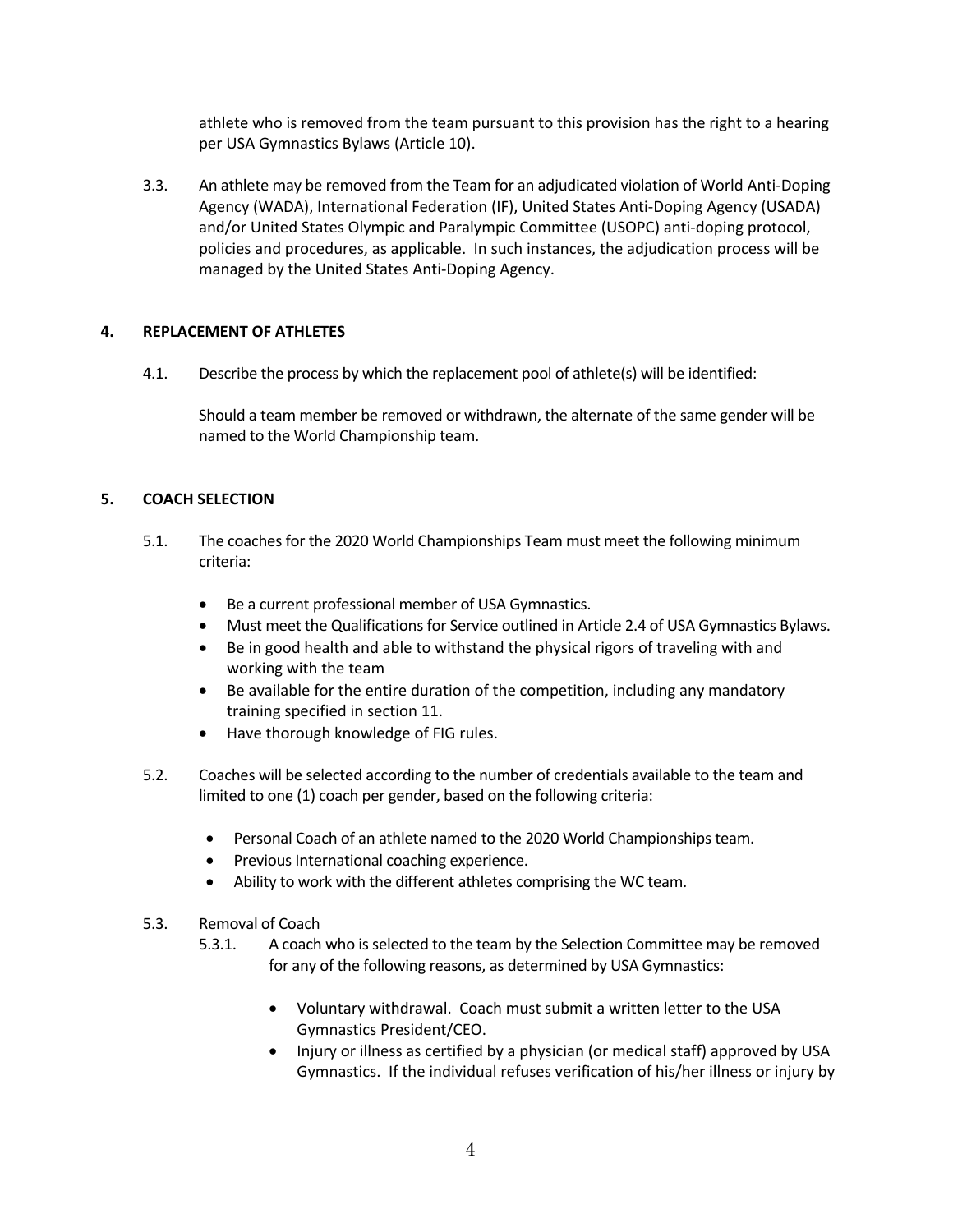a physician (or medical staff) approved by USA Gymnastics, his/her injury will be assumed to be disabling and he/she may be removed.

- Violation of the USA Gymnastics' Safe Sport Policy or Code of Ethical Conduct, which can be found here https://usagym.org/pages/education/safesport/conduct.html
- The Coach no longer meets the criteria in 5.1. or 5.2. (I.E., may no longer be a personal coach of a pair/group named to the team due to pair/group's removal from the team).
- 5.3.2. A coach who is removed from the team pursuant to this provision has the right to a hearing per USA Gymnastics Bylaws (Article 10).

## **6. SUPPORTING DOCUMENTS**

A 2020 World Team Selection Committee Report, outlining the work and decisions of the selection committee, will be made available for distribution to all athletes and coaches who participated in the selection events within a reasonable amount of time after the conclusion of the final selection event. The report will be made public on the USA Gymnastics website. USA Gymnastics retains the sole discretion to determine the contents and timing of the report.

USA Gymnastics will retain the approved Selection Procedures and all supporting documents, including scouting or evaluation forms, etc., and data from the selection process for six (6) months past the date of the conclusion of the World Championships.

## **7. REQUIRED DOCUMENTS**

The following documents are required to be adhered to by athletes and coaches as a condition of being named to the 2020 World Championships Team and can be found online at https://usagym.org/pages/education/safesport/conduct.html

> USA Gymnastics Safe Sport Policy USA Gymnastics Code of Ethical Conduct

# **8. PUBLICITY/DISTRIBUTION OF PROCEDURES**

USA Gymnastics approved Selection Procedures (complete and unaltered) will be posted/published by the USA Gymnastics in the following locations:

## 8.1. USA Gymnastics Web site: www.usagym.org

These procedures will be posted as soon as possible, but not more than five (5) business days following notice of approval by the USA Gymnastics Board of Directors.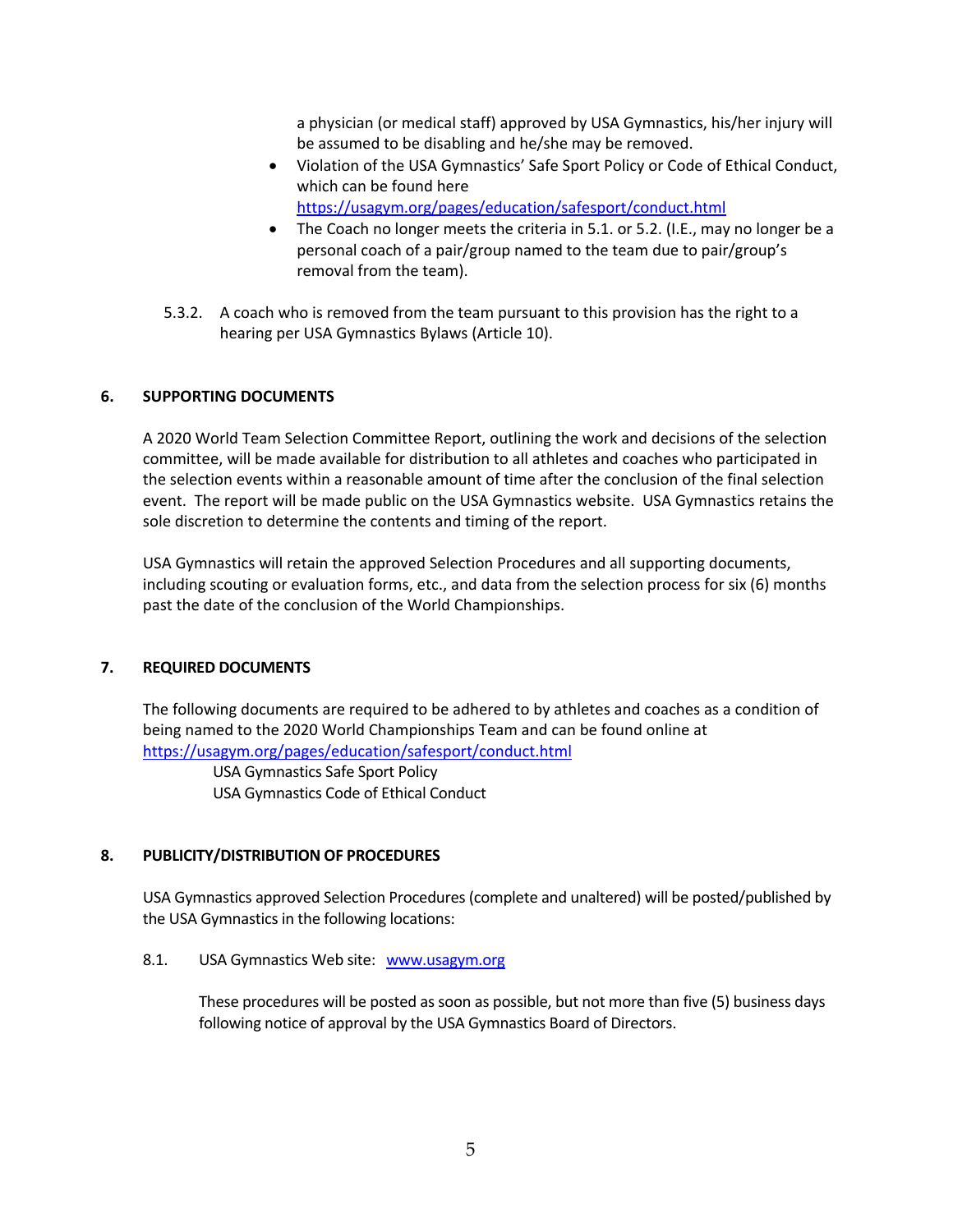#### **9. DATE OF NOMINATION**

The 2020 World Championships team will be announced March 2, 2020.

#### **10. MANDATORY TRAINING AND/OR COMPETITION**

Specify the location, schedule and duration of mandatory training and/or competition:

• Hiroshima, Japan: March 31 – April 6, 2020

#### **11. ANTI-DOPING REQUIREMENTS**

Athletes must adhere to all WADA, FIG, USADA and USOPC anti-doping protocols, policies and procedures, as applicable. This includes participation in Out-of-Competition Testing as required by the International Olympic Committee (IOC), WADA, FIG, USADA and USOPC Rules, as applicable.

#### **12. DEVELOPMENT OF SELECTION PROCEDURES**

The following committee/group (include names and titles) was responsible for creating these Selection Procedures:

Director of Program Development and Olympic Relations **Mary McDaniel** Chief Programs Officer Stefanie Korepin and Stefanie Korepin and Stefanie Korepin

## **13. NGB/HPMO BYLAWS AND GRIEVANCE PROCEDURES**

USA Gymnastics Bylaws and Grievance Procedures can be found at: www.usagym.org.

#### **14. INTERNATIONAL DISCLAIMER**

These procedures are based on FIG rules and regulations as presently known and understood. Any change in the selection procedures caused by a change in FIG rules and regulations will be distributed to the affected athletes immediately. The selection criteria are based on the latest information available to USA Gymnastics. However, the selections are always subject to unforeseen, intervening circumstances, and realistically may not have accounted for every possible contingency.

If any force of nature, or force majeure, should cause the alteration or cancellation of any of the selection events listed in this document, these selection procedures will be revised, pursuant to their resubmission to the USA Gymnastics President/CEO.